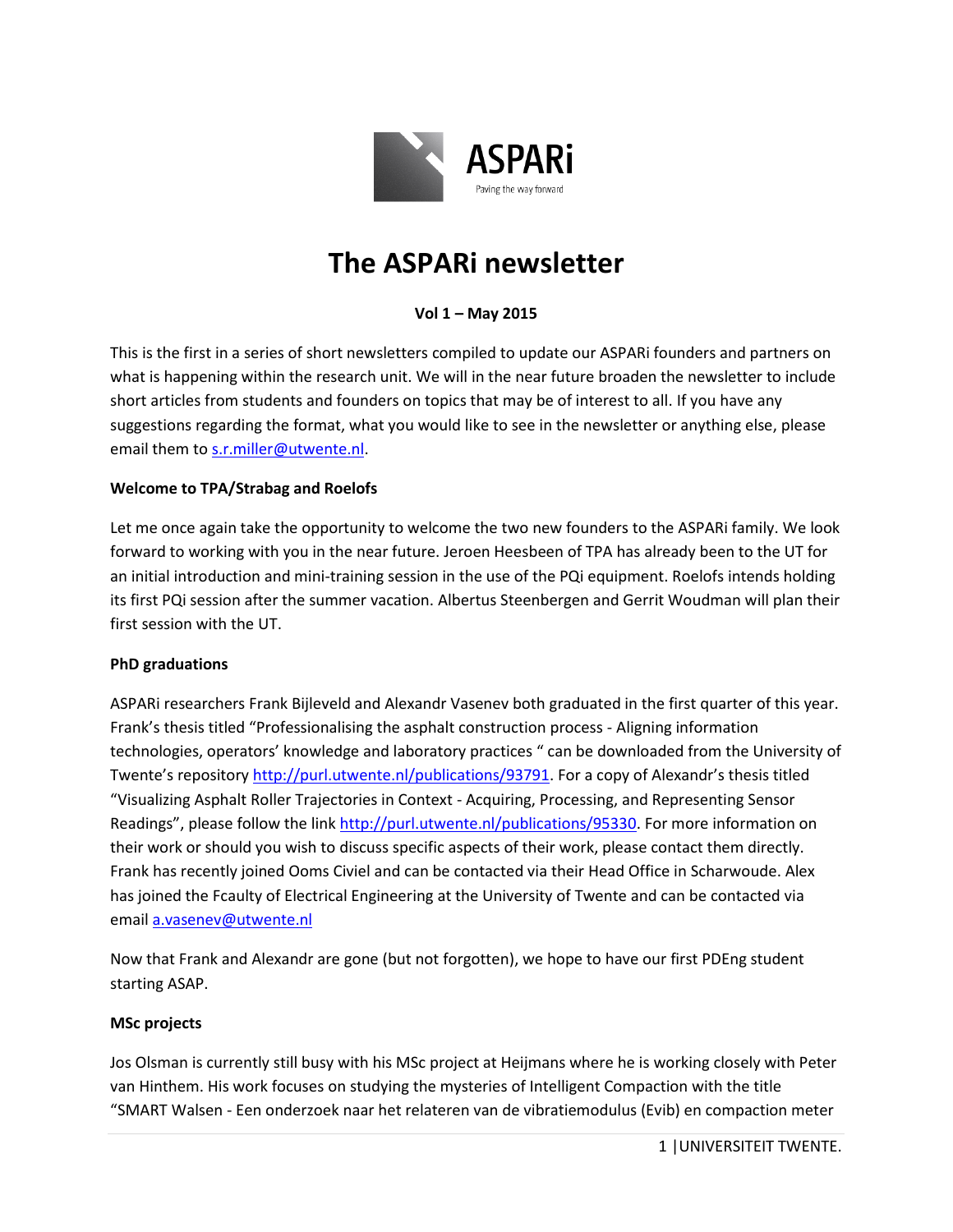value (CMV) aan de dichtheid van een asfaltverharding". We hope that Jos will publish his work since there are some interesting findings coming from his study. Watch this space for details!

# **BSc projects**

Five new bachelor projects will soon be starting off in the next few weeks with students based at various companies. Three of the projects were formulated in direct response to the call we put out earlier for potential student projects. Two projects were formulated in the framework of a new ASPARi project being carried out this year with funding received from the 3TU consortium (some more about this project later in this newsletter). Thank you very much to those companies that responded with student projects and opportunities. It certainly helps us getting more students interested in asphalt related projects and hence get more new entrants into the industry.

All students are currently finalizing their pre-project reports (voorverslag) with them starting at companies in the middle of May. Students and brief project details are as follows:

- Marjolein Glaesloot will be based at the Asfalt Centrale Hengelo where she will study the effect of moisture on the asphalt production process. This is a follow up to the 2014 study of Christiaan Arbeider who studied and made explicit energy usage at the asphalt plant.
- Ruben Olthof will be based at the Asfalt Productie Westerbroek (APW) where he will be looking at the possibilities for reducing  $CO<sub>2</sub>$  emissions at the plant. The project came about as a result of a call from ASPARi newcomer company, Roelofs bv.
- Mark Castelijns, a student extremely interested in GIS applications, will be based at Boskalis. He will works towards developing a Risk Contour Plot for asphalt construction. In brief, can the current TCP and CCP plots from PQi monitoring exercises be extended to include video inspection data in a GIS application; and in so doing form the basis for developing a Risk Contour Plot. The background to his work is explained in the paper "Risico's van afwijkingen in asfaltproces te kwantificeren? " written by Berwich Sluer et al. See the link [http://aspari.nl/uploads/documents/artikelen/092-Risico-s-asfaltproces-te-kwantificeren-](http://aspari.nl/uploads/documents/artikelen/092-Risico-s-asfaltproces-te-kwantificeren-(def).pdf) [\(def\).pdf](http://aspari.nl/uploads/documents/artikelen/092-Risico-s-asfaltproces-te-kwantificeren-(def).pdf) for a copy of the paper.
- Sjon Van Dijk will be based both at BAM and at the UT working on one of the projects related to the 3TU funded project mentioned earlier. His project involves studying the application of passive RFID sensors to monitor asphalt temperature and other parameters during the construction process. He will spend most of his time on sites and may just call you for assistance. Our project website [www.asphaltsavingenergy.nl](http://www.asphaltsavingenergy.nl/) will be up and running towards the end of May and will be linked to [www.aspari.nl](http://www.aspari.nl/) You can then follow the project from both sites. More information will follow once the website is active.
- Muzzafer Bahçeci will be based at the Boskalis laboratory. He will undertake a project in the context of developing mix-specific compaction operational strategies for roller operators. This is a follow-up study based on the work of Frank Bijleveld described in the Infradagen 2014 paper "Simuleren van het walsproces in het laboratorium". The paper can be downloaded from the ASPARi website. Muzzafer will also attempt to incorporate RFID passive sensors in the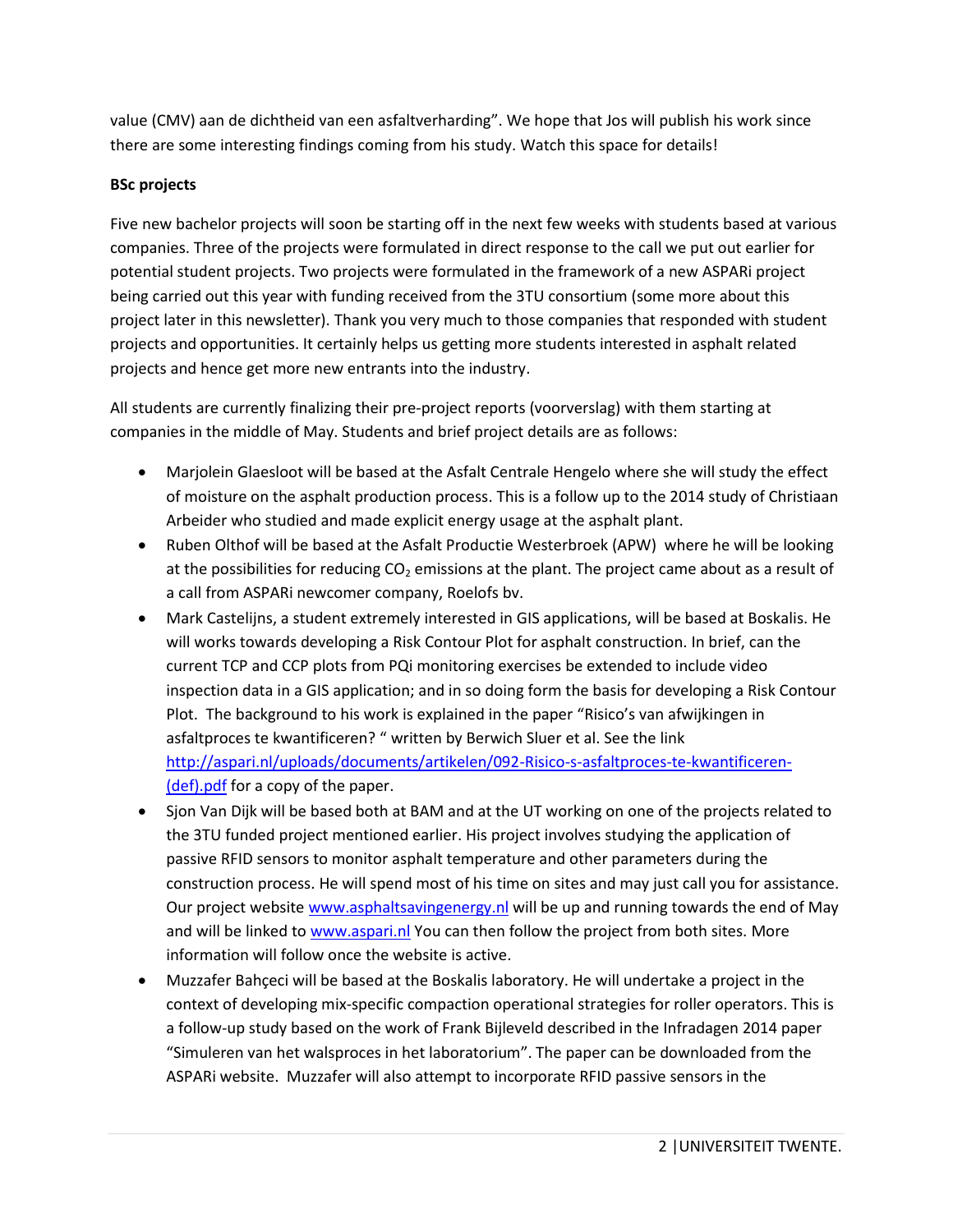laboratory process to test its accuracy compared to using the thermos-couple/data logger combination.

### **Recent PQi's**

The following PQi's were undertaken in the latter part of 2014 and the beginning of the year:

- TWW at the UT Campus where the roller operators requested that several of their own operational strategies be tested. Construction consisted of the removal and replacement of one of the foundation layers and a new surfacing layer. The asphalt team formulated a strategy for each of the lanes to be constructed. The team decided beforehand which strategy they would apply in terms of rollers for the breakdown and final rolling phases. This successful exercise was concluded with a rather enthusiastic feedback session at TWW's annual Asfaltdag held in Hengelo.
- REEF, part of the Strukton group, held a monitoring exercise for their work carried out at the TT circuit in Assen (in very cold weather conditions during the recent stormy weather). All plots and animations have been produced and will soon be discussed and analyzed with REEF's Evert Scholten, Gerard Olde Lassink and Ooms Civiel's Frank Bijleveld.
- Boskalis recently undertook an exercise to compare the extent of temperature homogeneity of two paver set ups. The pavers operating in parallel, were fitted with a shuttle buggy and a feeder respectively. Initial indications are that the exercise was successful. The animations and TCPs should be ready in the next week. The results will soon be discussed with Boskalis' Jan Stigter and Berwich Sluer who took responsibility for the PQi exercise. This, in the absence of the person who shall remain unnamed and who moved to the former ASPARi founder member, who shall remain anonymous (wink, wink). On a more serious note, we hope to see AB and his new company back in the fold sometime soon. By the way Jan Stigter, welcome to the ASPARi family!!

#### **Visit to MOBA**

Seirgei Miller, André Dorée and Frank Bijleveld (Ooms Civiel) recently visited the MOBA Automation production facility and headquarters in Limburg, Germany. MOBA develops and manufactures high-end sensors, controllers and on-board electronics for asphalt construction and numerous other applications. We will soon test some of the MOBA equipment and work with them on some of their product development projects. The next equipment visit is planned for Monday 11 May 2015 and will be to the Wirtgen facility in Ludwigshafen, Germany. Should you wish to accompany us on the visit, please contact Seirgei or André.

# **3TU project - Using RFID sensors to measure the energy consumption of Warm Mix and Recycled Asphalt**

In the latter part of 2014, Seirgei and Frank (then still a PhD student), submitted a project proposal to the 3TU consortium titled "Using RFID sensors to measure the energy consumption of Warm Mix and Recycled Asphalt". The project has been awarded a small grant to conduct research this year. Our project website [www.asphaltsavingenergy.nl](http://www.asphaltsavingenergy.nl/) will be up and running towards the end of May and will be linked